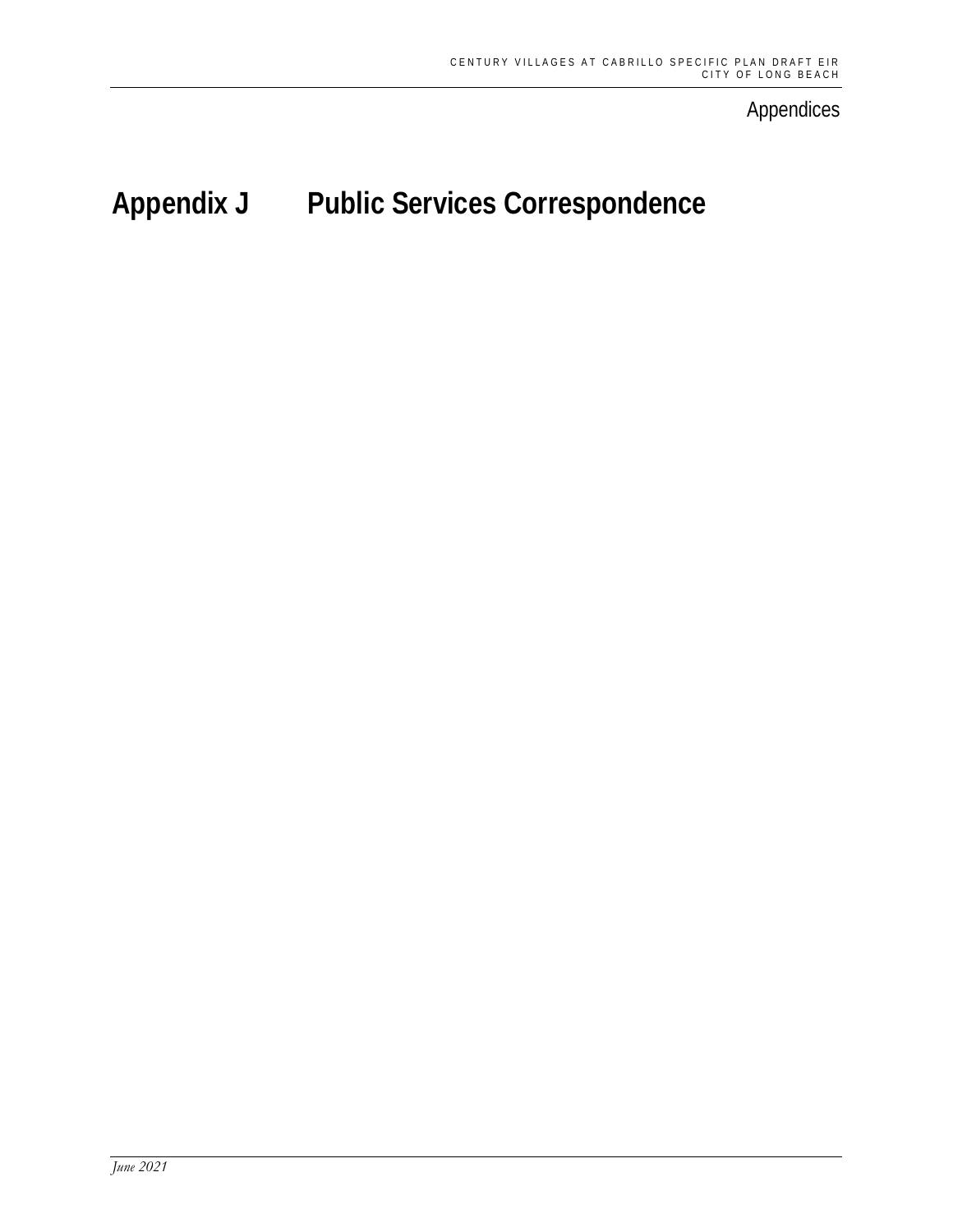# Appendices

*This page intentionally left blank.*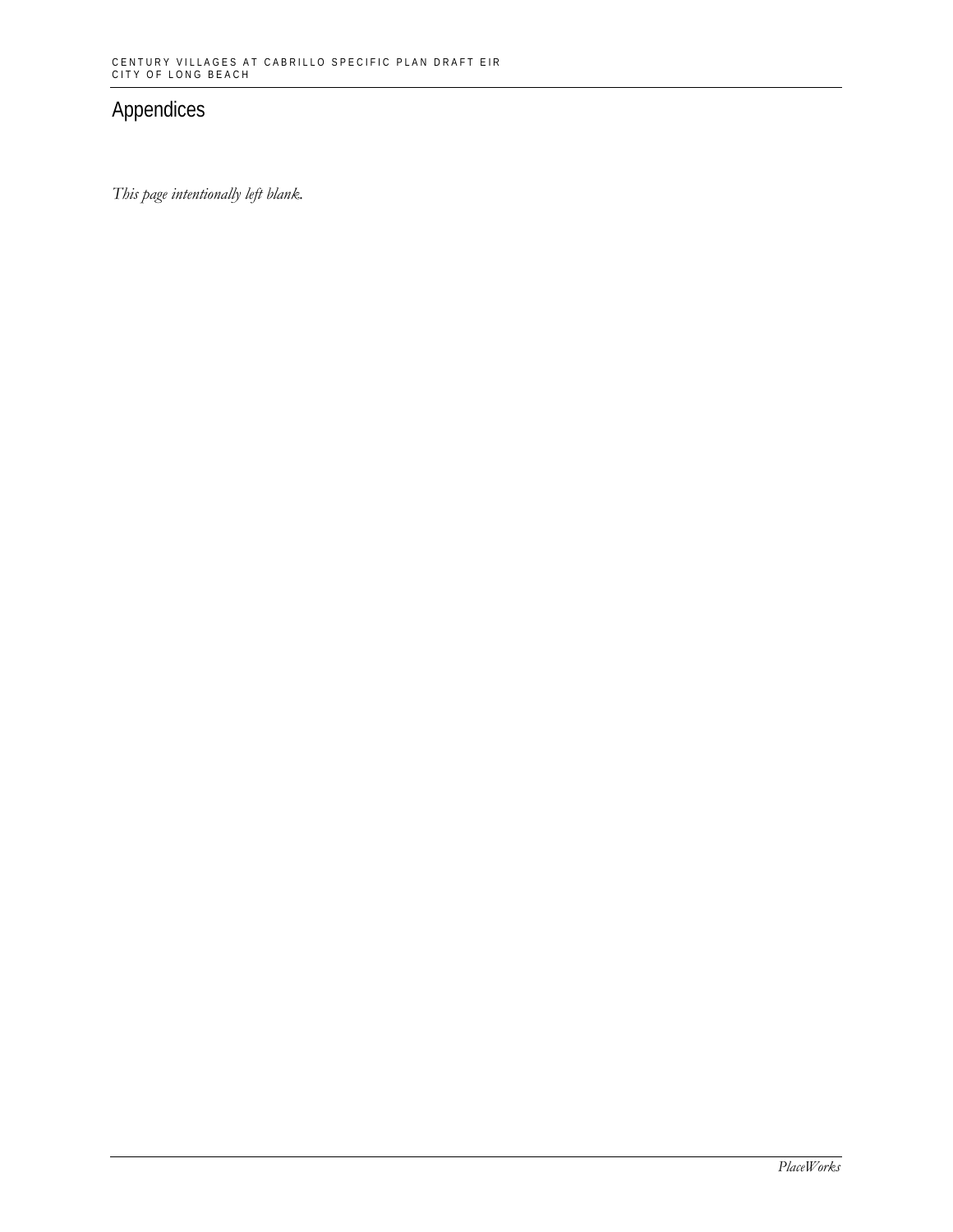1. Please **confirm or update** the following information for the Long Beach Fire Department:

#### *Stations, Staff, and Apparatus*

a. The nearest (first- and second-in) fire stations to the Plan Area are Stations 13 and 3. Please provide the equipment and staffing information for each of the stations in the following table.

**Long Beach Fire Department Stations**

| Station No. | Location                                     | <b>Apparatus</b><br>(Number and Type of Emergency Vehicles) | <b>Daily Staffing</b><br>(Number and Type of<br>Personnel)                                                                        |
|-------------|----------------------------------------------|-------------------------------------------------------------|-----------------------------------------------------------------------------------------------------------------------------------|
| Station 13  | 2475 Adriatic Avenue<br>Long Beach, CA 90810 | One Type 1 Fire Engine                                      | Four-person engine - Captain,<br>Engineer, one Firefighter, one<br>Firefighter/Paramedic                                          |
| Station 3   | 1222 Daisy Avenue<br>Long Beach, CA 90813    | One Type 1 Fire Engine<br>One Rescue                        | Four-person engine - Captain,<br><b>Engineer and two Firefighters</b><br>Two-person rescue – two<br><b>Firefighter/Paramedics</b> |

### *Performance Standard*

b. Please provide Long Beach Fire Department's response time goals in the following table. Please feel free to revises the activity/incident types as necessary.

**Long Beach Fire Department Performance Standards**

| <b>Activity / Incident Type</b>              | <b>Overall Time in Minutes/Seconds</b><br>(from receipt of call to arrival onsite) |
|----------------------------------------------|------------------------------------------------------------------------------------|
| First-in Response Unit                       | 6:20                                                                               |
| First-in Engine Truck                        | 6:20                                                                               |
| First-in Basic Life Support Response Unit    | 7:00                                                                               |
| First-in Advanced Life Support Response Unit | 6:00                                                                               |
| First-in Paramedic Assessment                | 6:20                                                                               |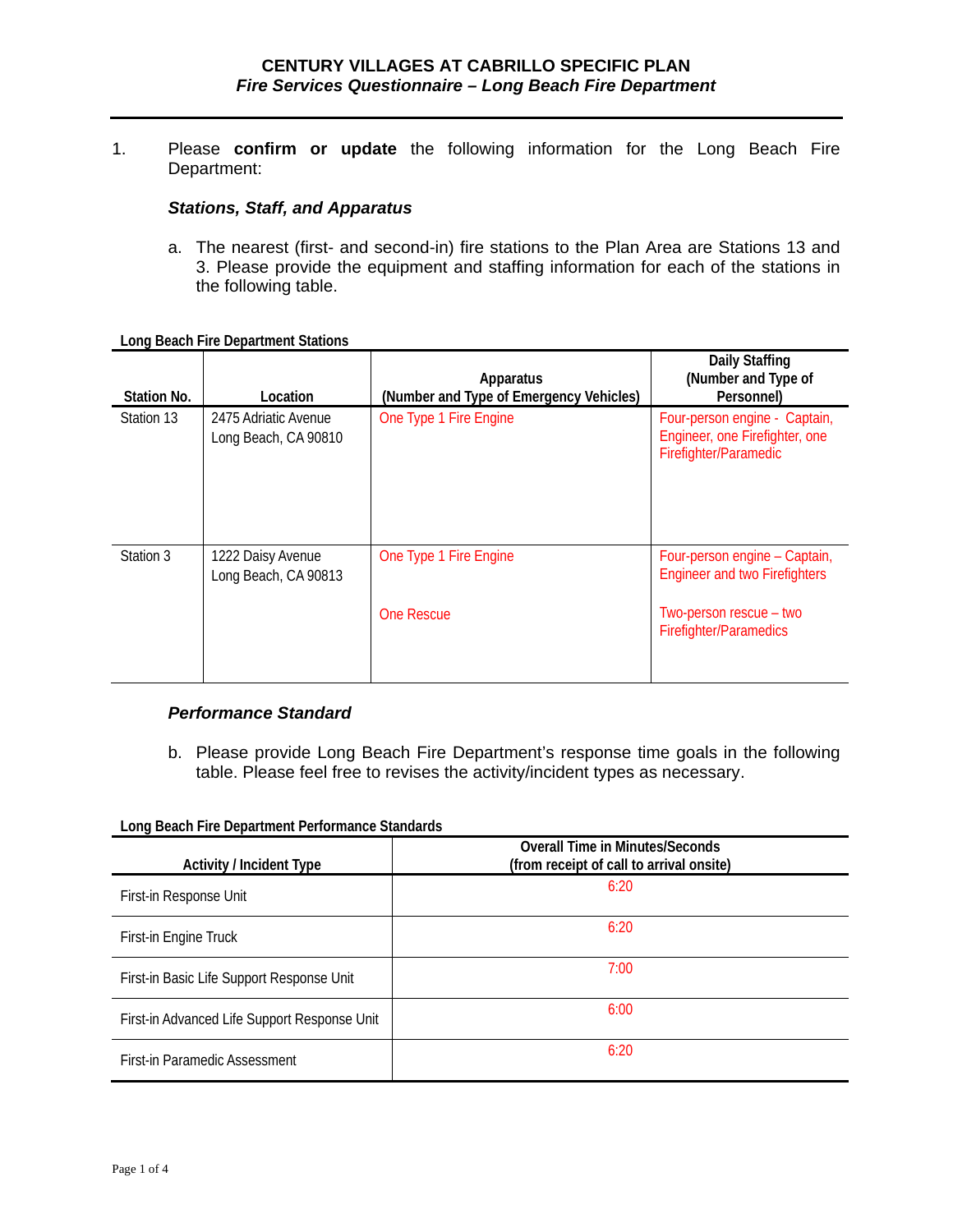c. What was the average response time (if available) for the first-in response unit for the latest year for which data is available? The Fire Department's average response time is 6 minutes and 43 seconds, under the national average response time of 7 minutes in urban areas.

# *Funding*

- d. Please describe the funding sources/mechanisms (e.g., City development impacts fees, secured fire protection agreements, City general funds) that are used to provide fire protection services to the City? The City's general fund finances fire and medical services for the City.
- 2. Are there any existing deficiencies (personnel, equipment) in the fire protection service currently provided to the Plan Area? There are no deficiencies in the fire protection service currently provided to the Plan Area.

- 3. Please summarize any plans for fire service improvements or expanded capacity (personnel, equipment), if any, that would be needed to serve the Plan Area. There are no plans for improvements or expansion, at this time.
	- a. What are the funding sources for the planned improvements? N/A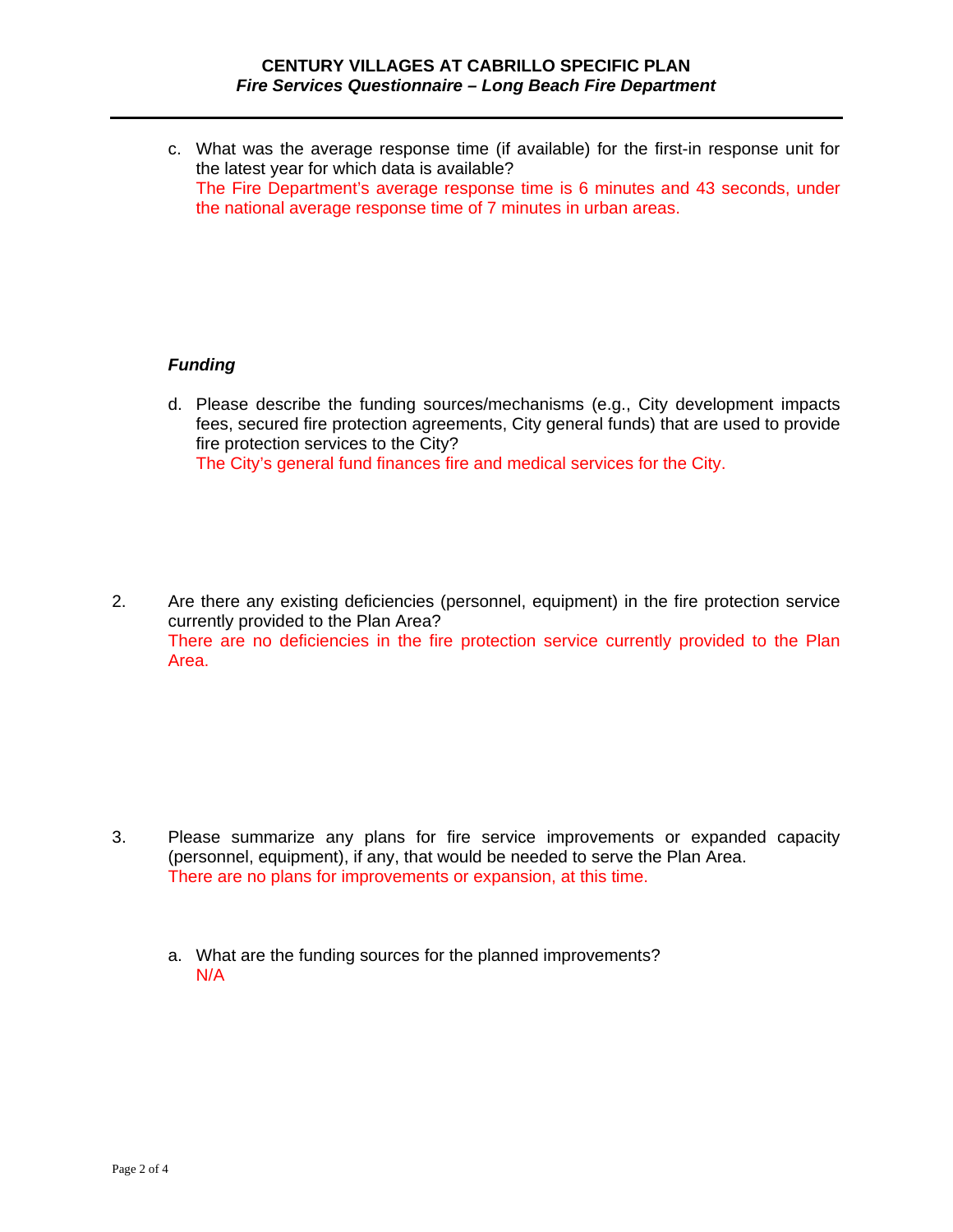- 4. Will the Long Beach Fire Department be able to serve any known cumulative development projects in addition to the Specific Plan? Yes. The Fire Department is fundamentally required to meet the needs of the community. This project as well as any other project, will negatively impact call volume and response times. Emergency and non-emergency services are affected.
	- a. Please summarize any additional resources (stations, equipment, personnel) needed.
	- b. What factors or standards are used to project these needs?

5. Would the Specific Plan affect Long Beach Fire Department's ability to provide adequate services? Please comment on any area of specific concern. The project will create additional responsibilities for the service (both emergency and non-emergency). The project will impact the call volume which in turn impacts response and times. Additionally, the non-emergency services by the Fire Department (inspections, plan check, community relations, etc…) will be impacted.

The Fire Department is fundamentally required to meet the needs of the community. This project will be consistent with every other planned development citywide and will require all departments to do more with less resources.

6. Please provide any additional comments and/or information regarding fire service provision in the Plan Area related to the Specific Plan. None.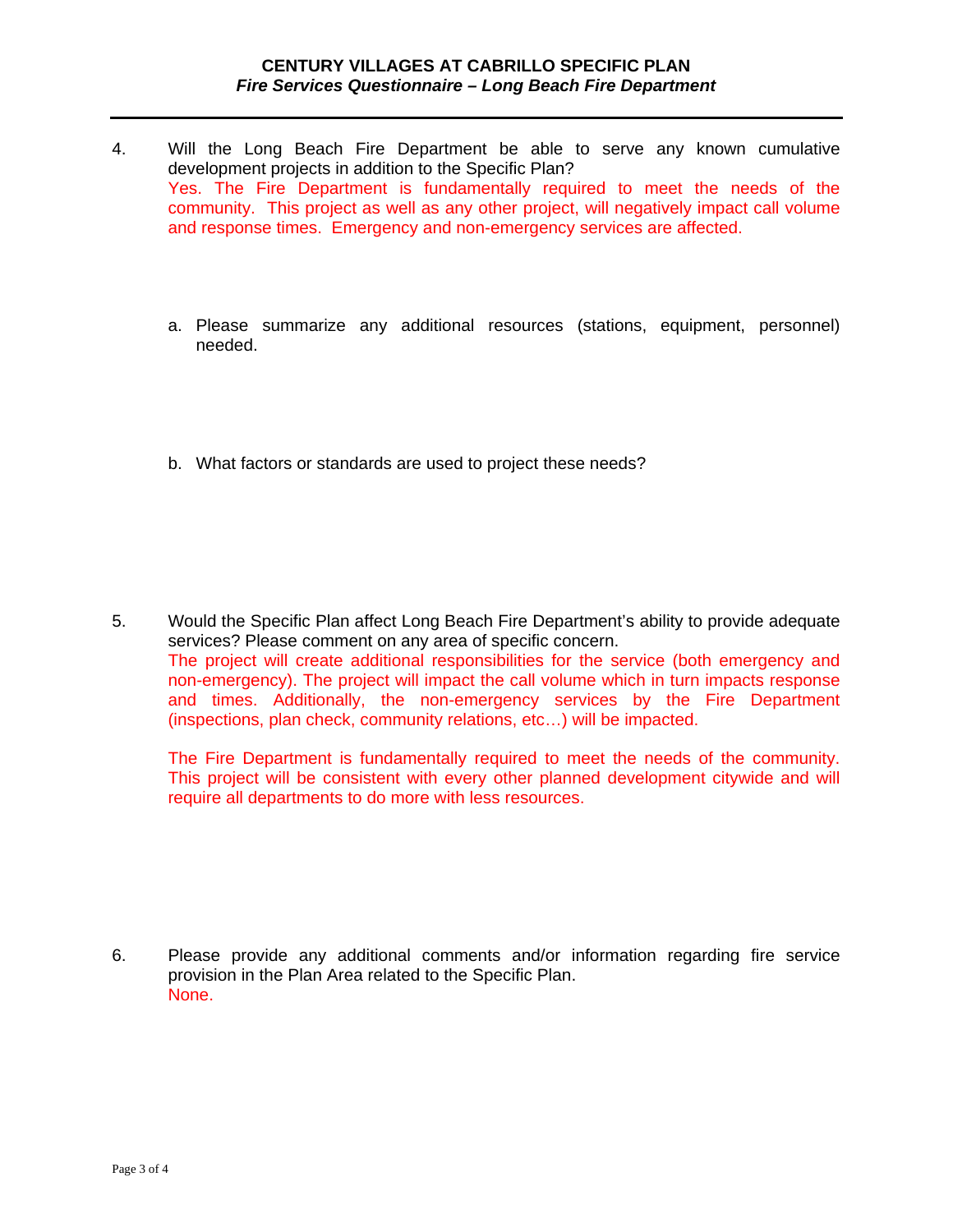# **CENTURY VILLAGES AT CABRILLO SPECIFIC PLAN** *Fire Services Questionnaire – Long Beach Fire Department*

**Response Prepared By:** 

**Name Title**

**Agency Date**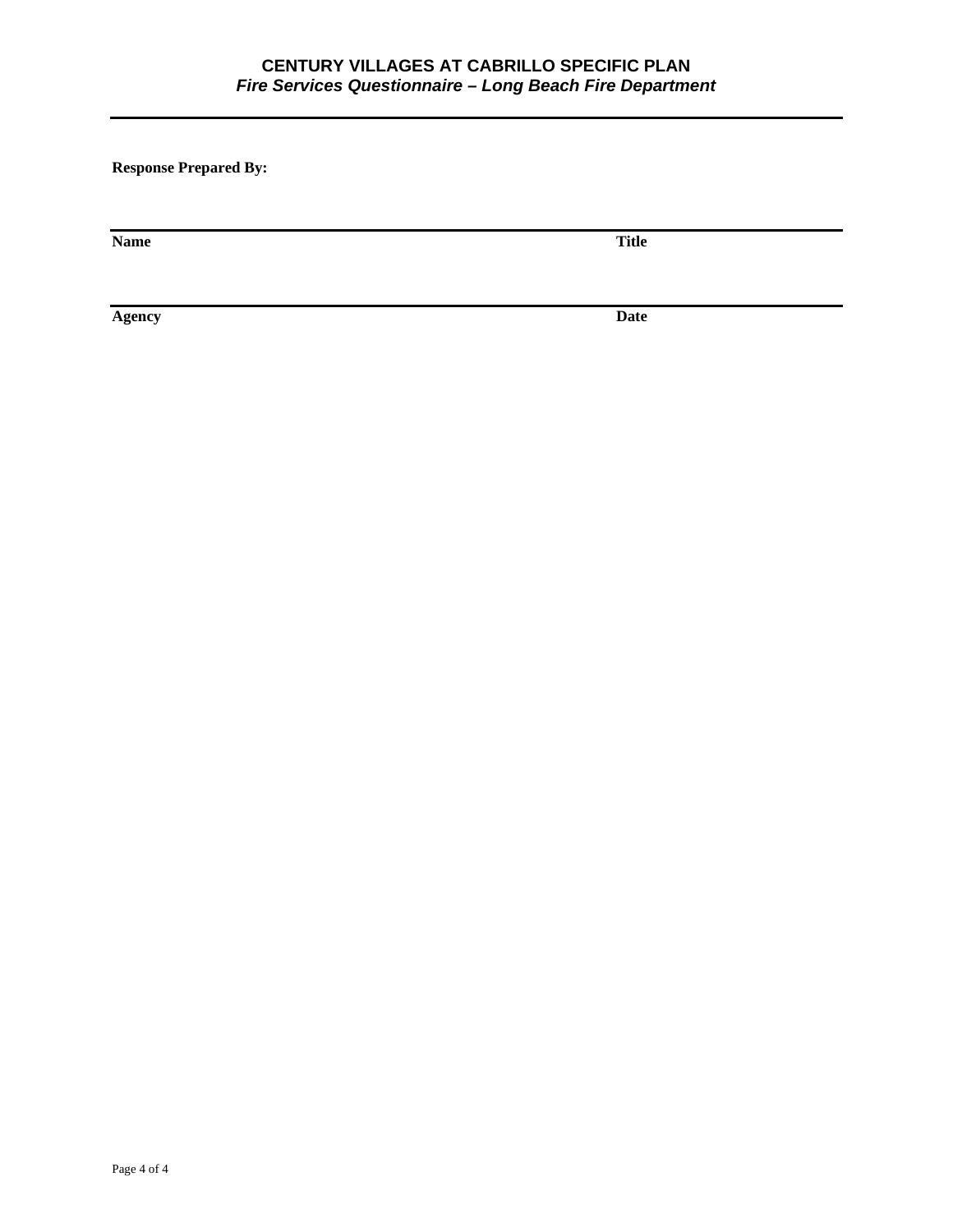$1.$ Please confirm or update the following information for the Long Beach Police Department:

### **Stations and Staff**

a. The Plan Area is located within the West Patrol Division of the Long Beach Police Department. Please provide the equipment and staffing information for the station in the following table.

**Long Beach Police Department Stations** 

| <b>Station/Substation</b>                  | Location                                     | Equipment<br>(Number of Police Vehicles) | Daily Staffing<br>(Number and Type of<br>Personnel) |
|--------------------------------------------|----------------------------------------------|------------------------------------------|-----------------------------------------------------|
| Long Beach Police-<br>West Patrol Division | 1835 Santa Fe Avenue<br>Long Beach, CA 90810 | Not to be provided                       | Not to be provided                                  |

## **Performance Standards**

b. Please provide the Long Beach Police Department's response time goals in the following table. Please feel free to revises the activity/incident types as necessary.

#### Long Beach Police Department Performance Standards

| Call Type                 | <b>Overall Time in Minutes/Seconds</b><br>(from receipt of call to arrival onsite) |  |
|---------------------------|------------------------------------------------------------------------------------|--|
| <b>Priority One Calls</b> | West Division Patrol Response Under 5 Minutes                                      |  |
| <b>Priority Two Calls</b> | West Division Patrol Response Under 25 Minutes                                     |  |
| Other call types?         | West Division Patrol Response Under 45 Minutes                                     |  |

- c. What was the average response time (if available) for the latest year for which data is available for each call type?
	- i. Priority one calls: Year to Date 2021: 4.4 minutes. As of April 2021, 9,782 Priority One calls for service have been received.
	- ii. Priority two calls: Year to Date 2021: 23.4 minutes. As of April 2021, 34,897 Priority Two calls for service have been received.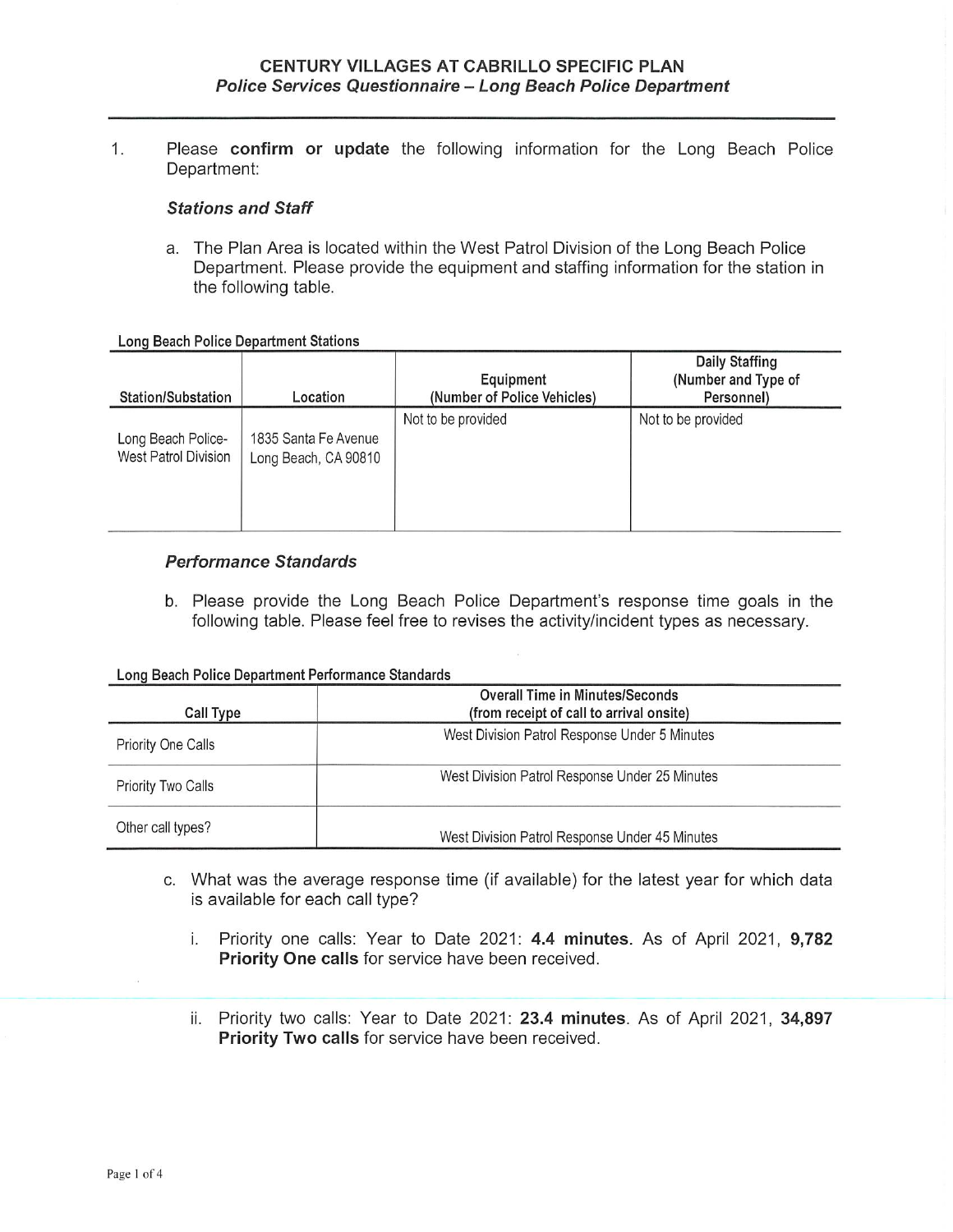# **Funding**

d. Please describe the funding sources/mechanisms (e.g., city development impacts fees, city general funds) that are used to provide police protection services to the City?

Funding for LBPD operations and maintenance comes primarily from the following sources:

- City of Long Beach General Fund,
- Tidelands operation revenue (permit fees and rents from various waterfront concessions; Convention Center and Hyatt leases; The Aquarium of the Pacific; Queen Mary rent; and parking revenue from beach lots), and
- A percentage of LBPD funds comes from the Proposition H special production tax on oil producers mentioned above. Other revenue sources include various state and federal grants.
- $2.$ Are there any existing deficiencies (staff, equipment) in the police protection currently provided to the Plan Area?

There are currently no staffing or equipment deficiencies in the area currently provided in the proposed Plan Area. Long Beach PD West Division (1835 Santa Fe Avenue) is currently responsible for providing police services to that area. The West Division is divided into five patrol beats, with the Plan Area being located in Beat 2

3. Please summarize any plans for police service improvements or expanded capacity (personnel, equipment), if any, that would be needed to serve the Plan Area.

There are no construction plans or significant renovations scheduled to add to the LBPD's existing resources in the West Division.

a. What are the funding sources for the planned improvements?

Not applicable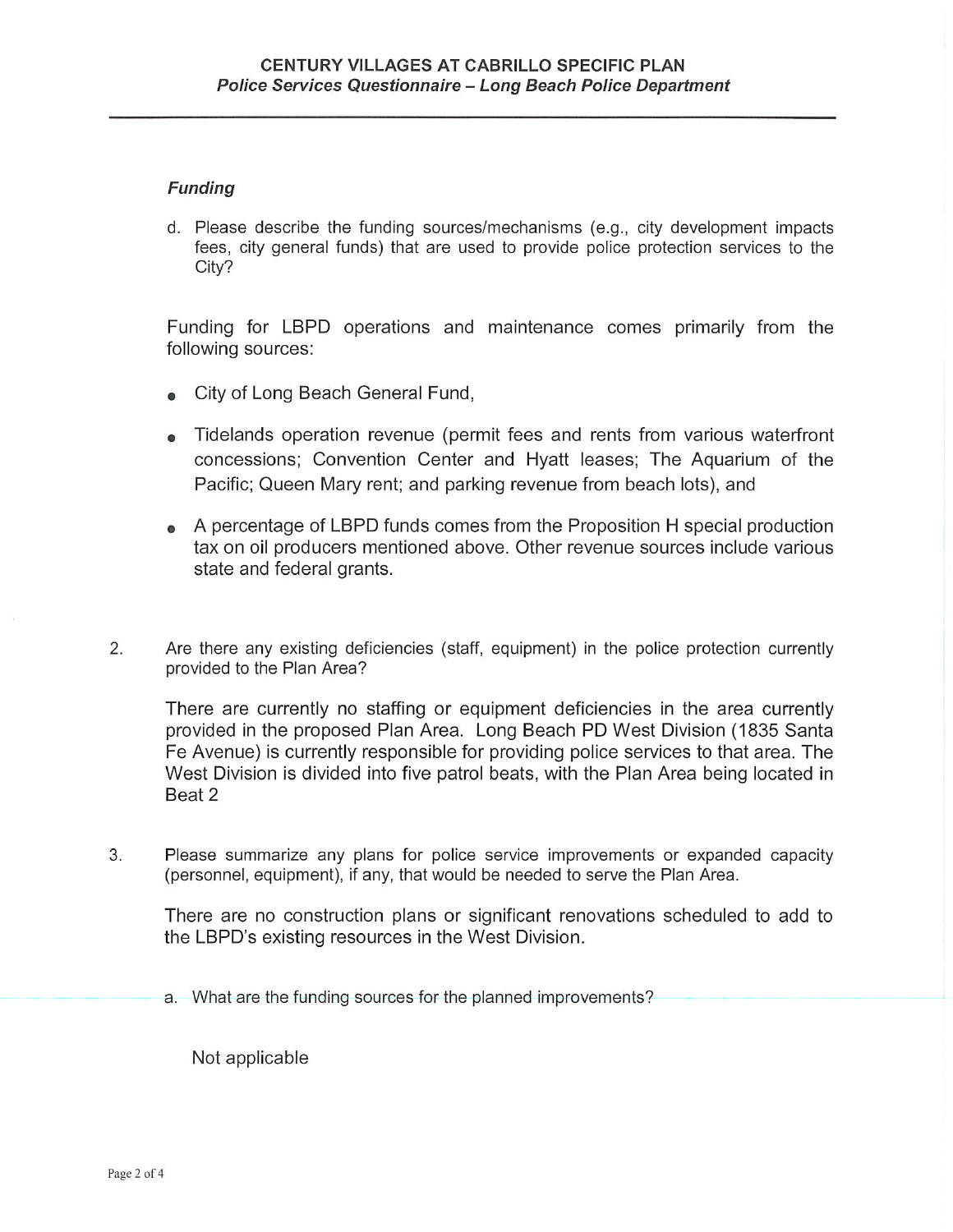$4.$ Will the Long Beach Police Department be able to serve any known cumulative development projects in addition to the Specific Plan?

There are currently no large scale developmental plans that would impact the police departments ability to provide services.

a. Please summarize any additional resources (stations, equipment, personnel) needed.

None

b. What factors or standards are used to project these needs?

 $N/A$ 

Would the Specific Plan affect Long Beach Police Department's ability to provide 5. adequate services? Please comment on any area of specific concern.

The increased number of dwellings and residents will result in an increase in calls for service; however, this increase would not adversely impact LBPD's existing resources. If calls for service exceed the capacity of the West Divisions existing resources, additional staffing would be requested.

6. Please provide any additional comments and/or information regarding police service provision in the Plan Area related to the Specific Plan.

None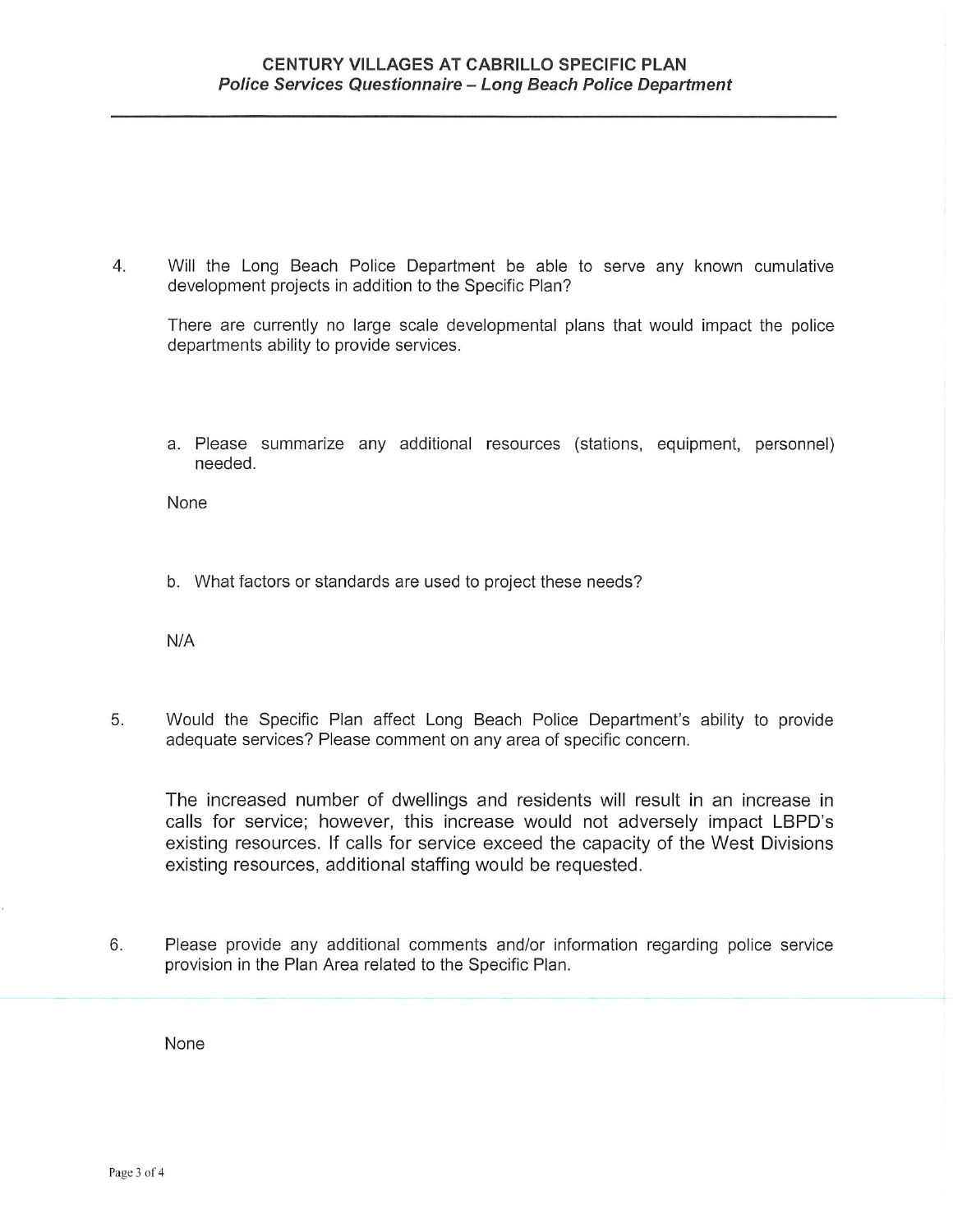**Response Prepared By:** 

|        | COMMANDER |  |
|--------|-----------|--|
| Name   | Title     |  |
|        | 527<br> 2 |  |
| Agency | Date      |  |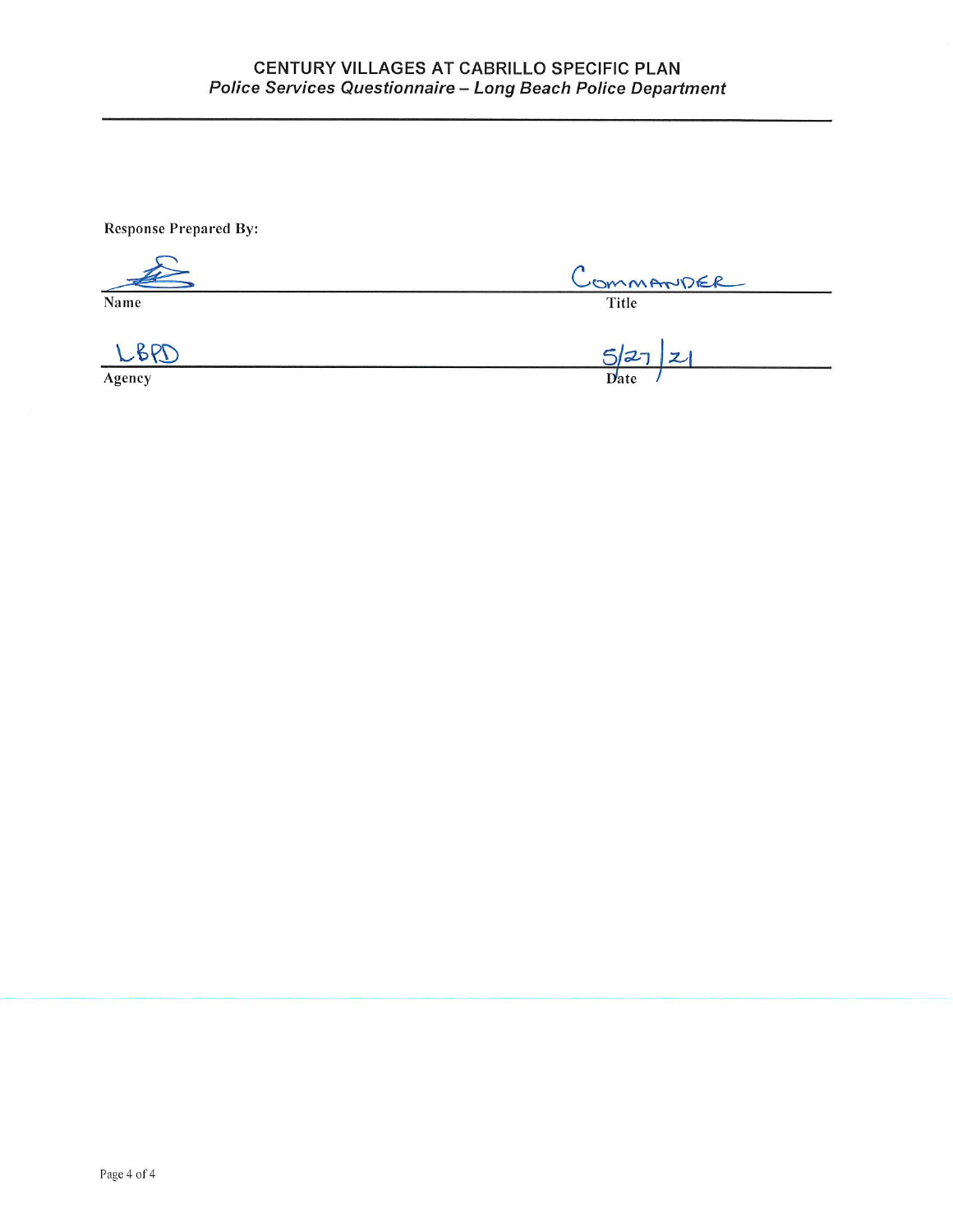- 1. Please **confirm or update** the following information for the Long Beach Unified School District:
	- a. Please confirm that the schools in the following table serve students that live in the Plan Area. Please provide information available on the capacity and current enrollment of these schools and any other schools that may apply.

| School                                                                      | Grades | <b>Current Enrollment</b> | <b>Current Capacity</b>                                                                                                         | <b>Remaining Capacity</b> |
|-----------------------------------------------------------------------------|--------|---------------------------|---------------------------------------------------------------------------------------------------------------------------------|---------------------------|
| <b>Elementary Schools</b>                                                   |        |                           |                                                                                                                                 |                           |
| Garfield Elementary<br>School<br>2240 Baltic Avenue<br>Long Beach, CA 90810 | $K-5$  | 19/20<br>685              | Our Capacity is in the process<br>of being updated. Historically,<br>the capacity for this site has<br>been calculated as 1,590 | 905                       |
| K-8 Schools                                                                 |        |                           |                                                                                                                                 |                           |
| <b>Hudson Elementary</b><br>2335 Webster Avenue<br>Long Beach, CA 90810     | $K-8$  | 19/20<br>608              | Our Capacity is in the process<br>of being updated. Historically,<br>the capacity for this site has<br>been calculated as 1,620 | 1,012                     |
| <b>High Schools</b>                                                         |        |                           |                                                                                                                                 |                           |
| Cabrillo High School<br>2001 Santa Fe Avenue<br>Long Beach, CA 90810        | $9-12$ | 19/20<br>2101             | Our Capacity is in the process<br>of being updated. Historically,<br>the capacity for this site has<br>been calculated as 5,285 | 3,184                     |
| Other (if applicable):                                                      |        |                           |                                                                                                                                 |                           |

2. Are the existing school facilities (classroom, athletic, recreational, or other facilities) adequate to serve the Long Beach Unified District under current conditions? YES

3. Please indicate the Long Beach Unified District's current student generation rates for residential land uses (e.g., single-family, multifamily). PLEASE REFER TO THE ATTACHED JUSTIFICATION STUDY (2020)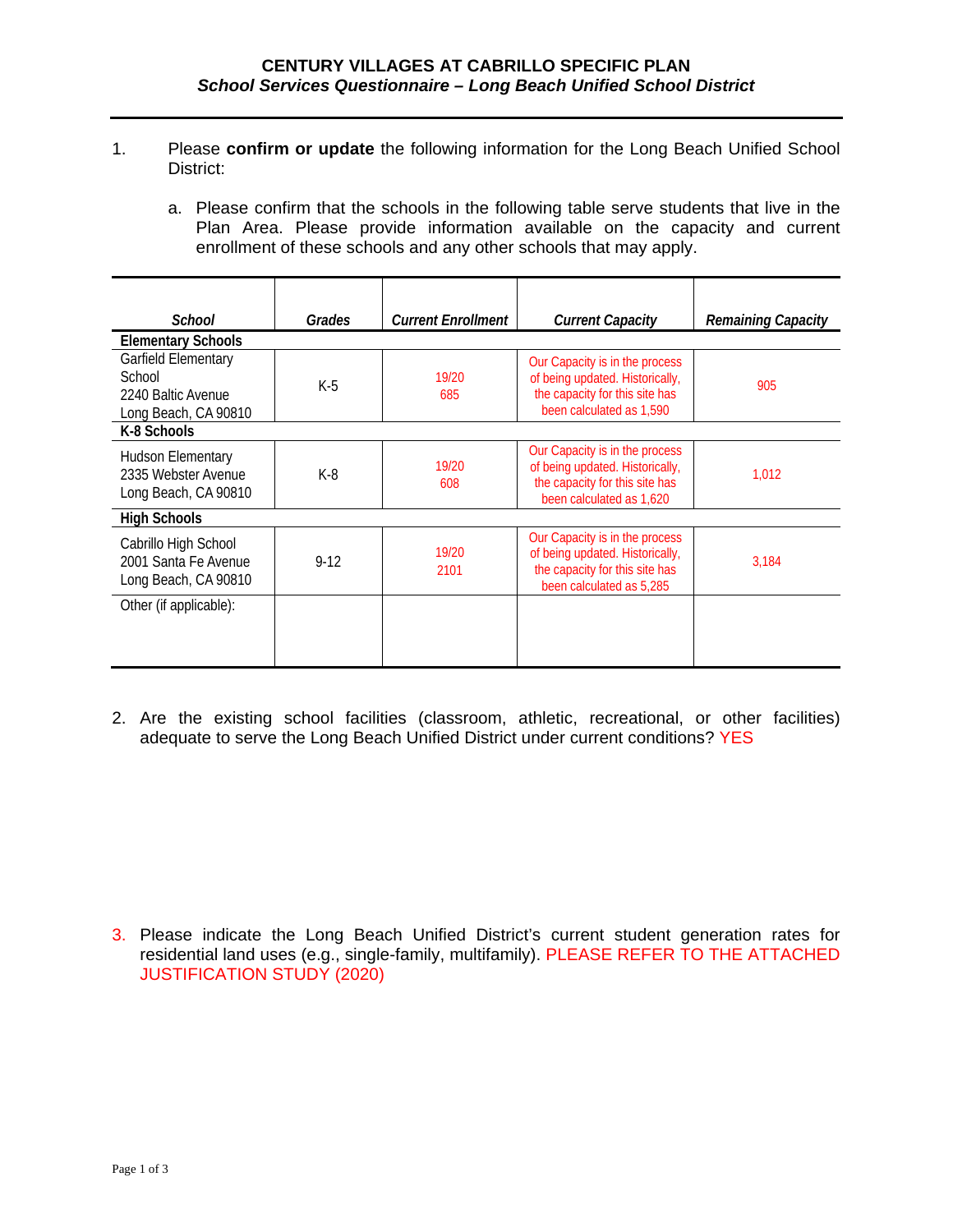4. Please confirm or update the following development impact fees:

Residential Level 1 (additions +500 SF): \$3.79 per SF \$4.08SF

Commercial/Industrial Level 1: \$0.61 per SF \$0.66/SF

Source: http://www.lbschools.net/Departments/Business\_Services/developer\_fees.cfm

5. Please describe any existing plans, if any, to expand school facilities in the area that serves the Plan Area. AT THE CURRENT TIME, NO PLANS FOR EXPANSION OF FACILITIES

- a. What are the funding sources for the planned improvements?
- 6. Will the Long Beach Unified School District be able to serve any known cumulative development projects in addition to the Specific Plan?

(SPECIFIC PLAN IS: Buildout of the Plan Area would result in a total of 1,380 dwelling units, 79,350 square feet of amenities, 15,000 square feet of educational uses, 22,850 square feet of commercial/retail uses, and 67,050 square feet of administrative and supportive services. The existing and proposed buildings would range between 15 and 80 feet tall and would be arranged around a series of outdoor spaces and community amenities. Most of the development within the Plan Area would consist of residential on the upper levels, with amenities, services, administrative functions, and neighborhood-serving commercial uses located on the ground floor. The Specific Plan also includes development of a central transit center, parking and circulation improvements, infrastructure and utility improvements (i.e., new potable water and wastewater lines, drainage improvements), bicycle and pedestrian facilities and improvements, and various hardscape and landscape improvements.)

a. Please summarize any additional resources (staffing, classrooms, athletic, recreational, or other facilities) needed.